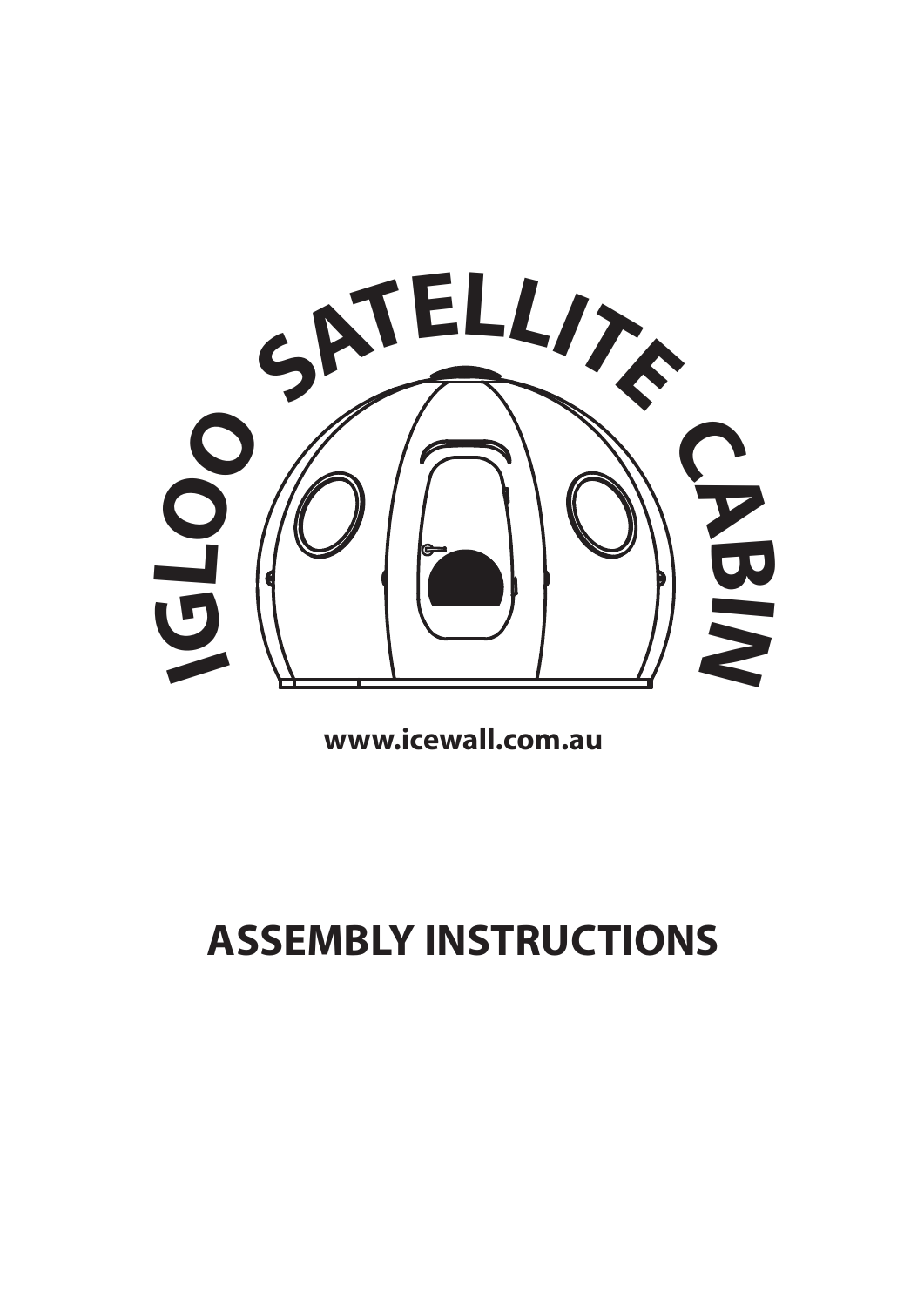## **IGLOO SATELLITE CABIN**

The Igloo Satellite Cabin is manufactured by: **Penguin Composites Pty Ltd**  808 South Road Penguin Tasmania 7316 Australia

Under licence from:

# **Icewall One**

240 Watsons Road Kettering Tasmania 7155 Australia

Phone:(03)6267 4774

International: +61 3 6267 4774

Email: anthea@icewall.com.au

Websites: www.icewall.com.auwww.tasmanianpolarnetwork.com.au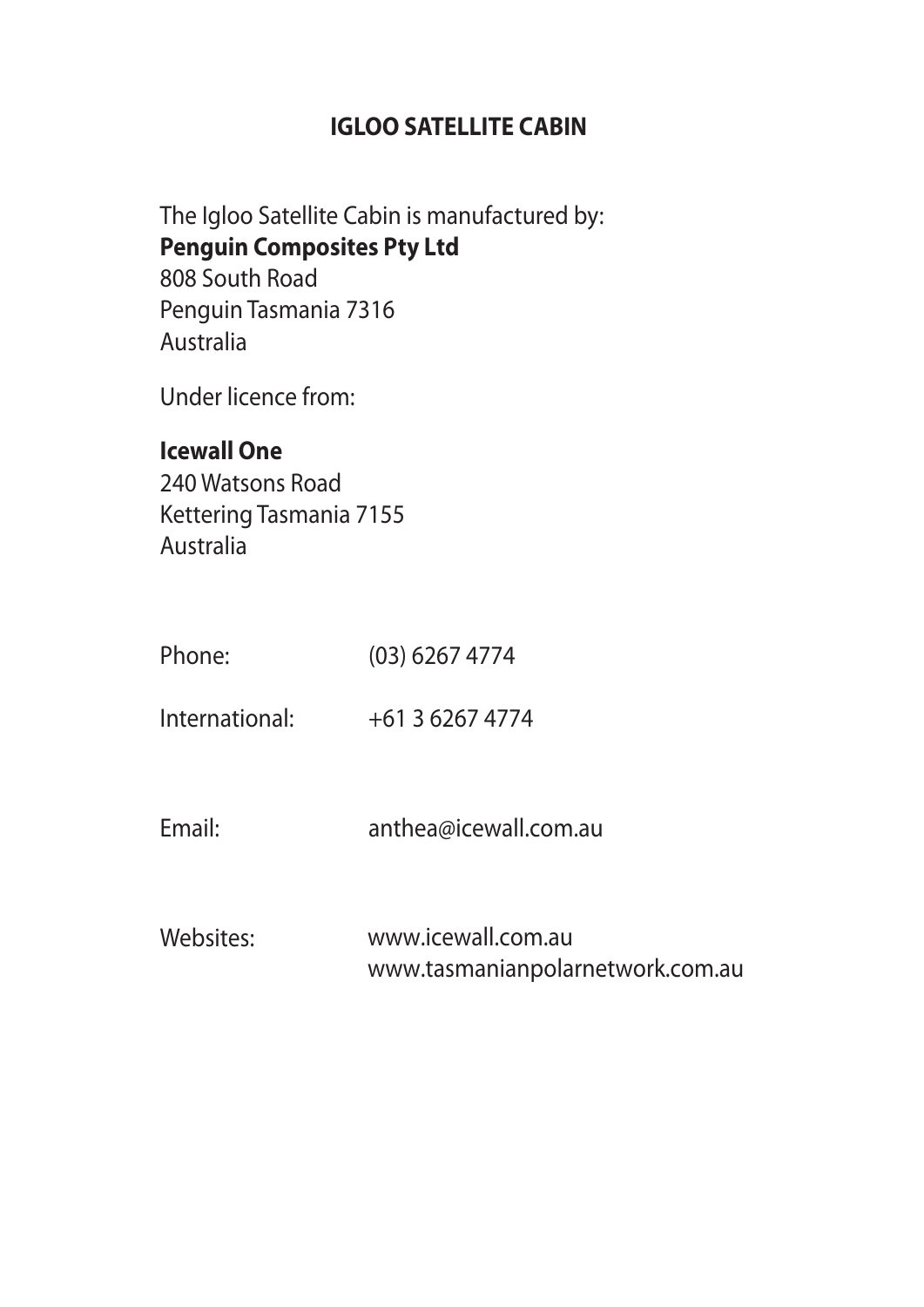## **CONTENTS**

- P.1 Tool box items & Igloo Accessories
- P.2 Assembly information
- P.3 Floor panels
- P.4 First and second curved wall panels
- P.5 First and second curved wall panels
- P.6 Exploded view of basic Igloo
- P.7 Door hood and window shade hood
- P.8 Exploded view of extended Igloo
- P.9 Sealing and securing
- P.10 Entrance tunnel and joining tunnels
- P.11 Furniture assembly 1
- P.12 Furniture assembly 2
- P.13 Furniture assembly 3
- P.14 Furniture assembly 4
- P.15 Cleaning and maintenance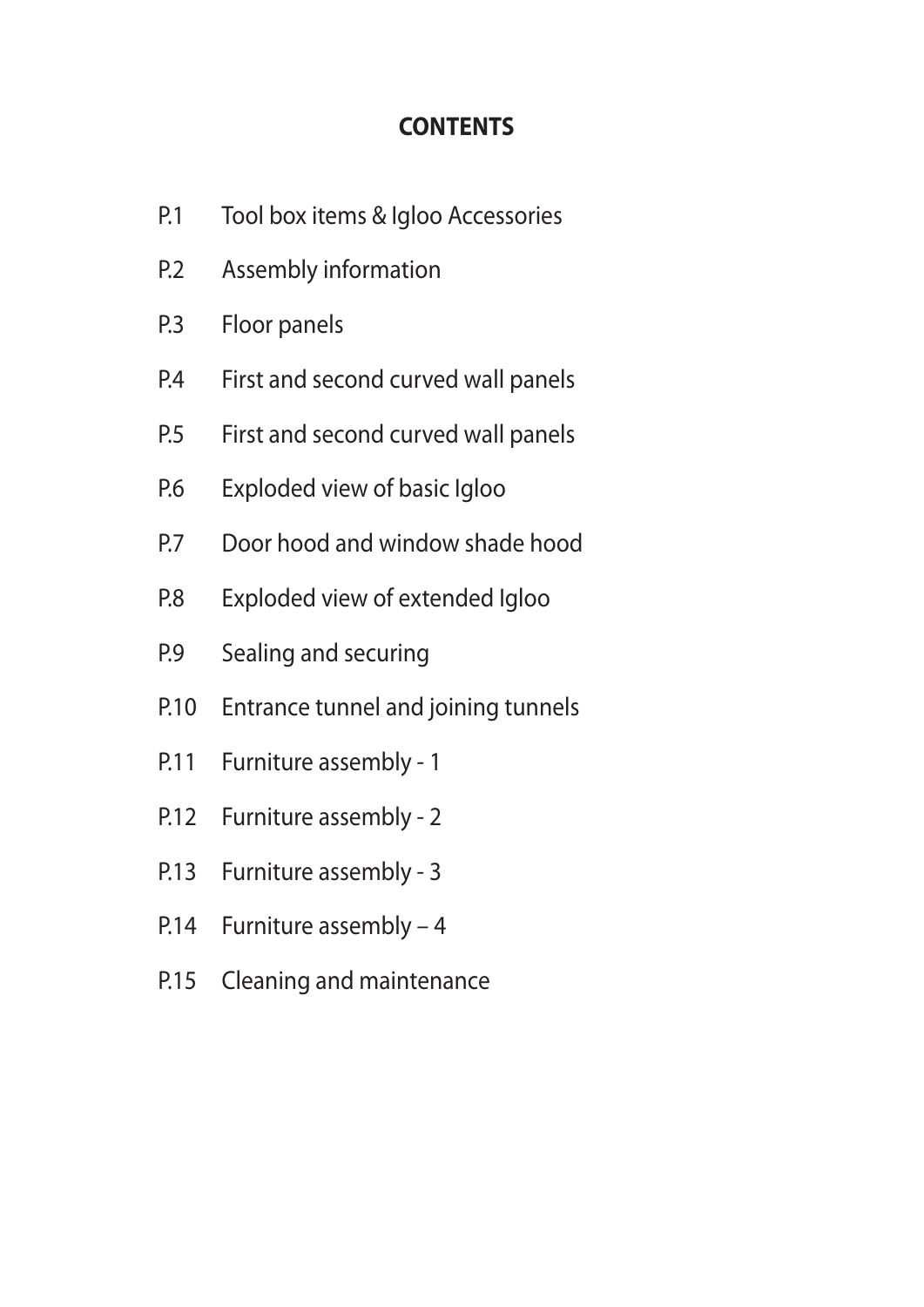# **TOOL BOX ITEMS & IGLOO ACCESSORIES**

Plastic toolbox containing:

1 x #2 Phillips screwdriver

1 x #3 Philips screwdriver

1 x #3 Phillips screwdriver with a bend in the shaft and pointed end (podger)

1 x 8mm spanner

1 x 10mm spanner

1 x 8mm ratchet spanner

1 x 10mm ratchet spanner

Assembly nuts, bolts, screws, washers (and spares) in clearly marked ziplock bags.

Tie down lines.

Sealant and sealant gun.

Igloo Satellite Cabin brochure.

Igloo Satellite Cabin Assembly Instructions brochure.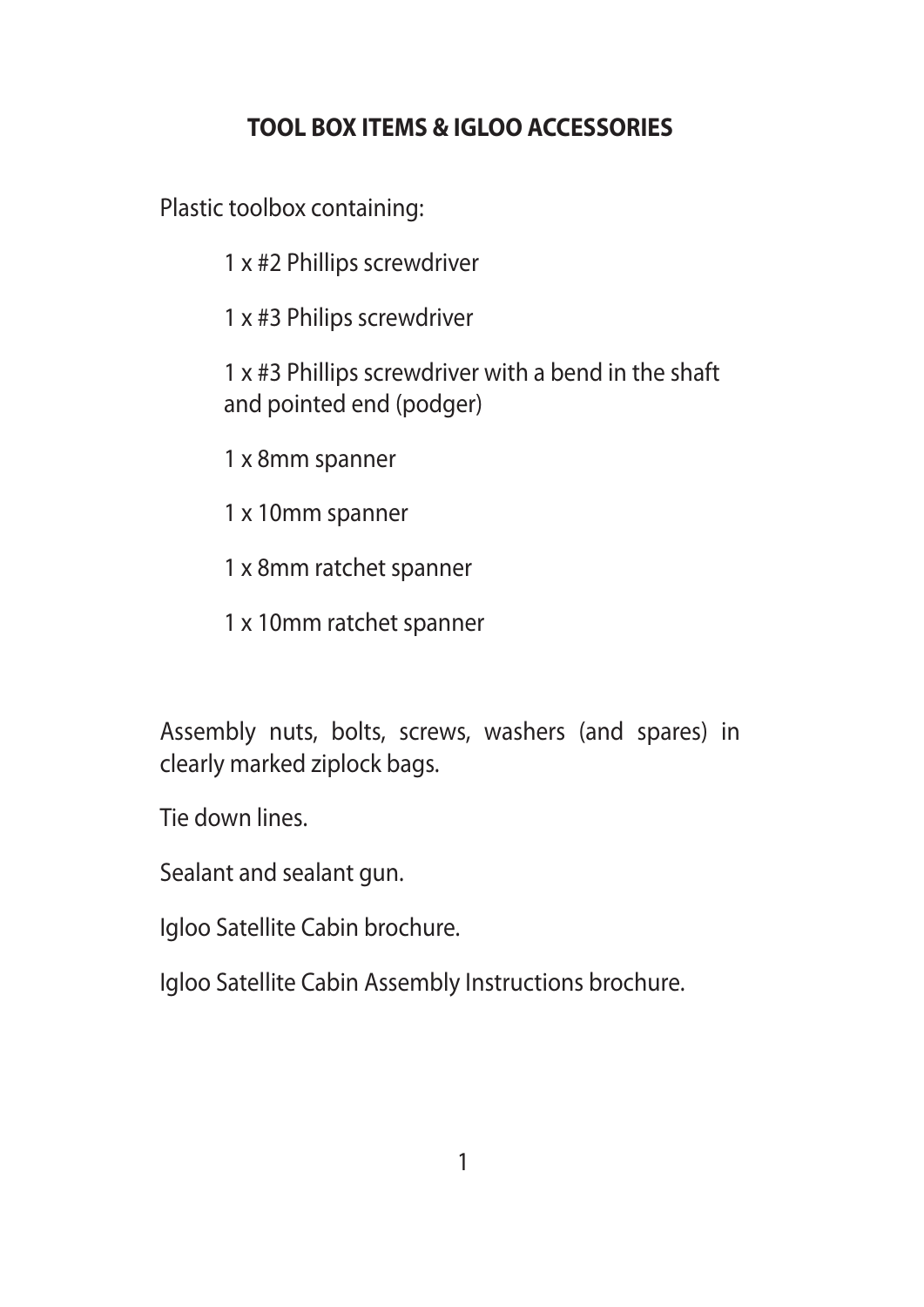# **ASSEMBLY INFORMATION**

The following pages describe how to assembly Igloo Satellite Cabins, both basic and extended units. Fastening devices for different components are clearly marked in zip-locked bags in the toolbox.

Choose a level surface to improve assembly of the cabin and reduce stress both during the construction and through its placement at that site. During assembly, do not over-tighten bolts until all panels are in place.

Although each panel can be lifted by one person, it is recommended that at least two people construct the Igloo, so that panels can be held in place while bolts or screws are inserted to join the panels together.

Decide on the placement of the curved window panels, plain panels and door panel. Bolt holes in all panels are all aligned, so arrangements can be altered.

The basic Igloo's standard panel arrangement is door, window, plain, window, plain, window, plain, and window.

An extended Igloo's standard panel arrangement is door next to an extension panel on one side, then window, plain, window, extensions, window, plain, window, plain, extensions. The extension panel with an escape hatch should be towards the opposite end to the door panel.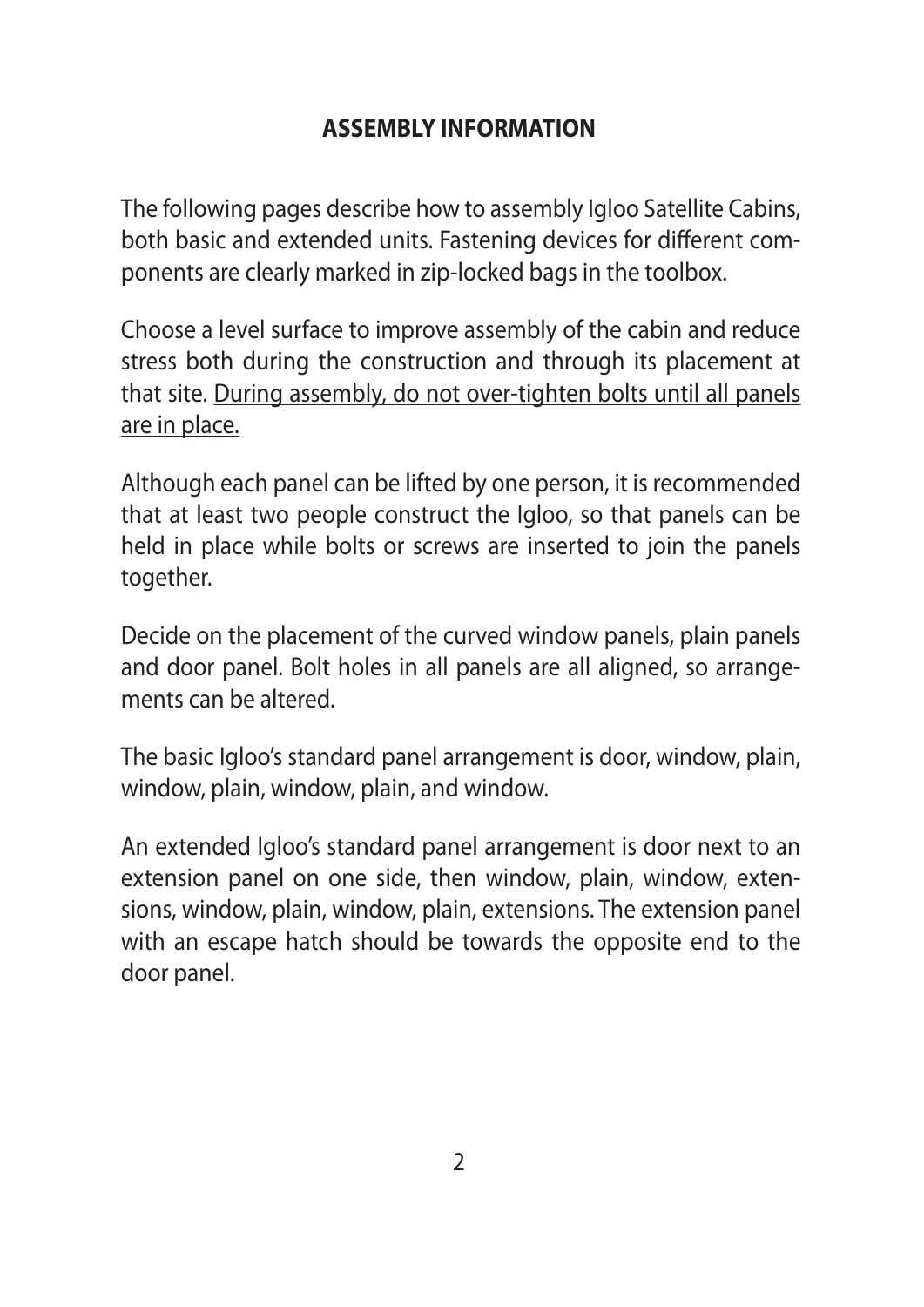# **FLOOR PANELS**



Lay out the floor panels first. Draw them together one at a time and insert the countersunk M6x30 screws into the captive nuts on one side of the joining strip.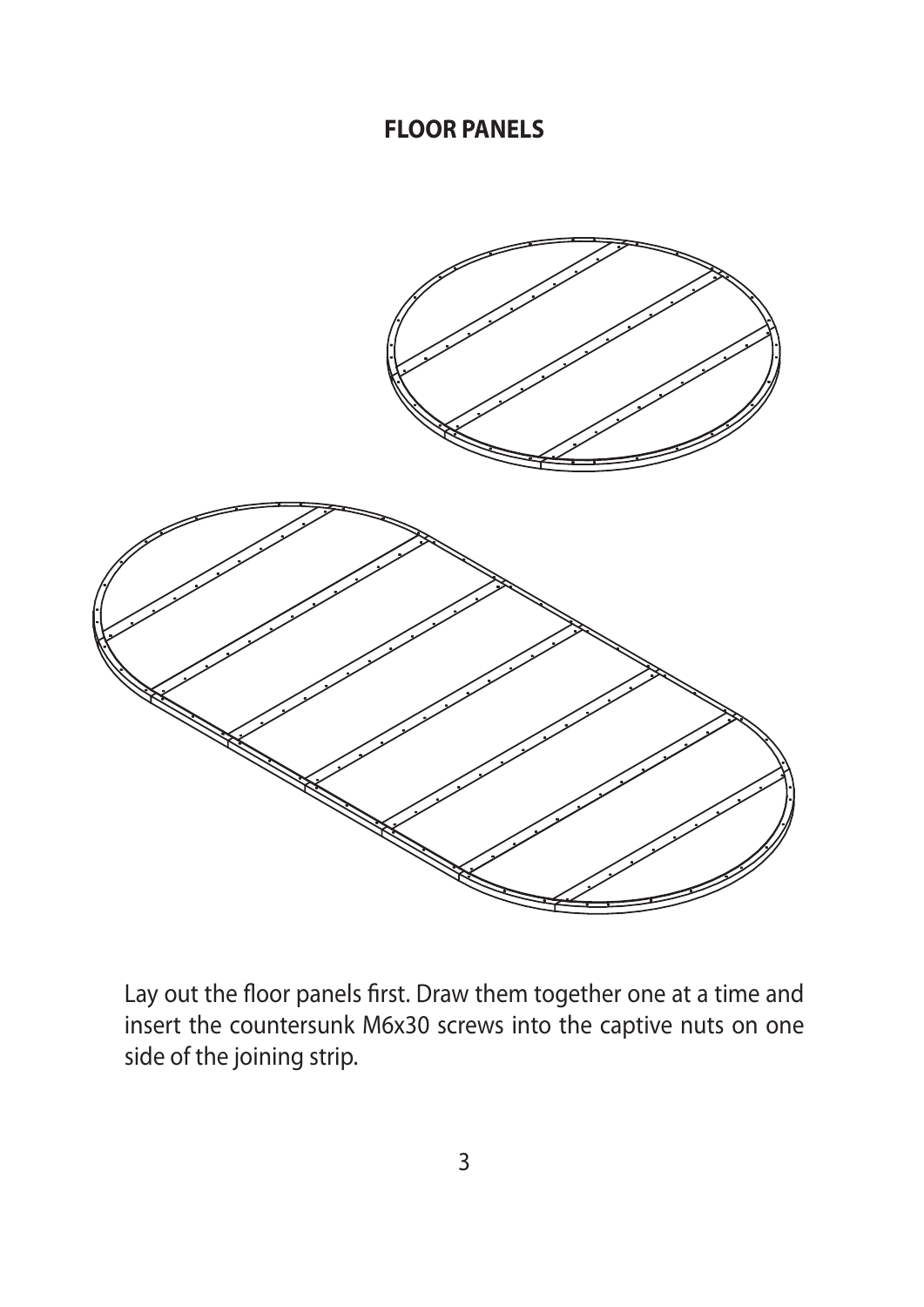# **FIRST AND SECOND CURVED WALL PANELS**

Always start with the Door panel, the heaviest to handle.

Place it on the edge of a curved floor panel and insert 2 pan-head M6x30 screws with large washers into wall-floor boltholes, to hold the panel lightly in place whilst other panels are added.

(see 1, 2 next page)

The door panel will not be very self-supporting until a second wall panel is added, particularly in windy conditions. One person should hold the panel in place until the second panel is attached.

Stand the second curved panel on the edge of the floor and slot the vertical flange into the channel section of the door panel. Insert a screw into a wall-floor bolthole (3).

Start at the bottom of the panel and use the pointed podger to align the bolt holes next up from the bottom (4). Insert a hex-head M6x25 wall assembly bolt and large washer on the right side of the bottom bolt hole and a nylok nut and large washer on the other side. Do up the nut loosely at this stage.

Use the podger again to align boltholes, then insert bolt, washers and nut at tie-down lug level (5) and the top of the panel first. (6) Remaining bolts can be inserted later without podger.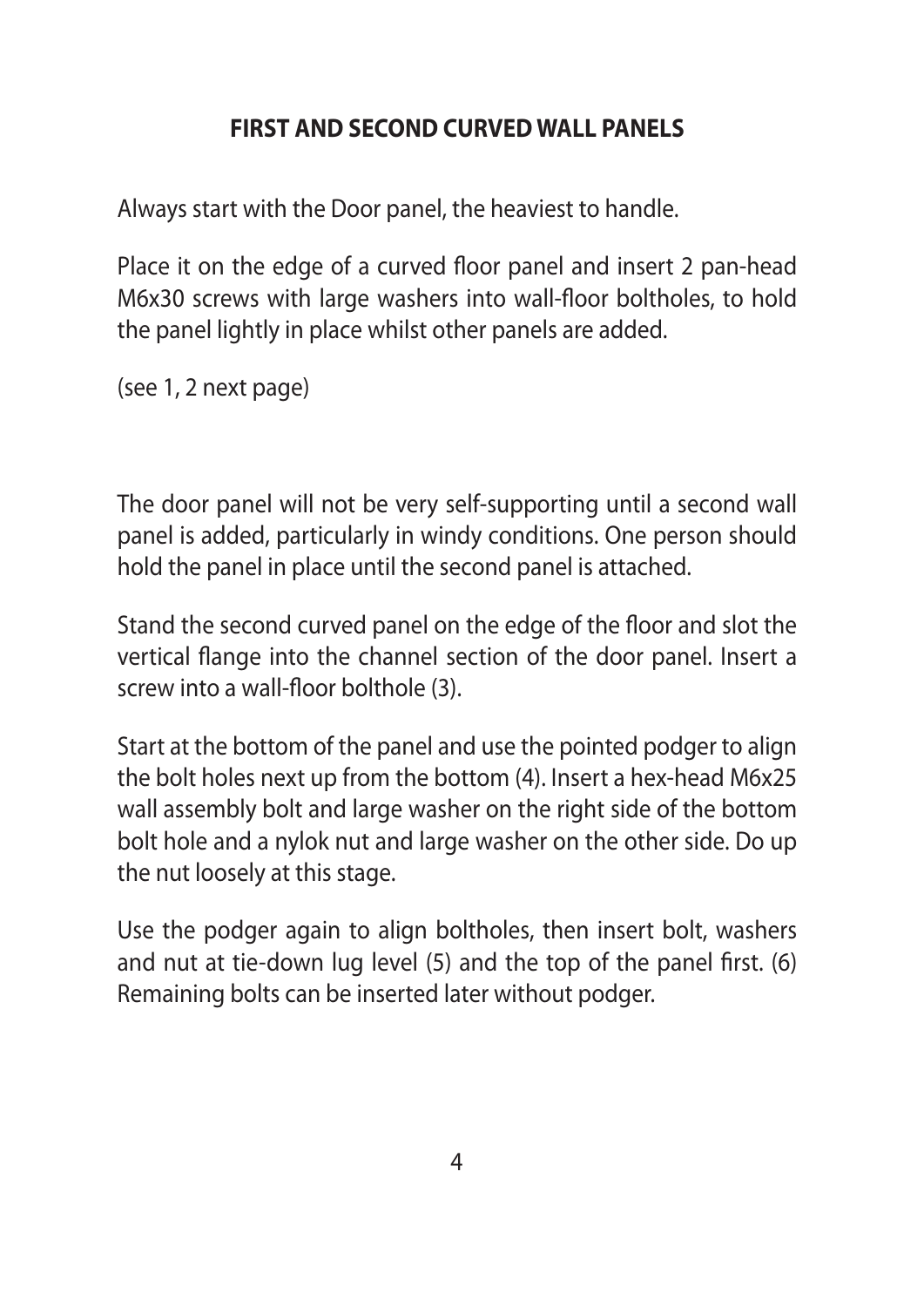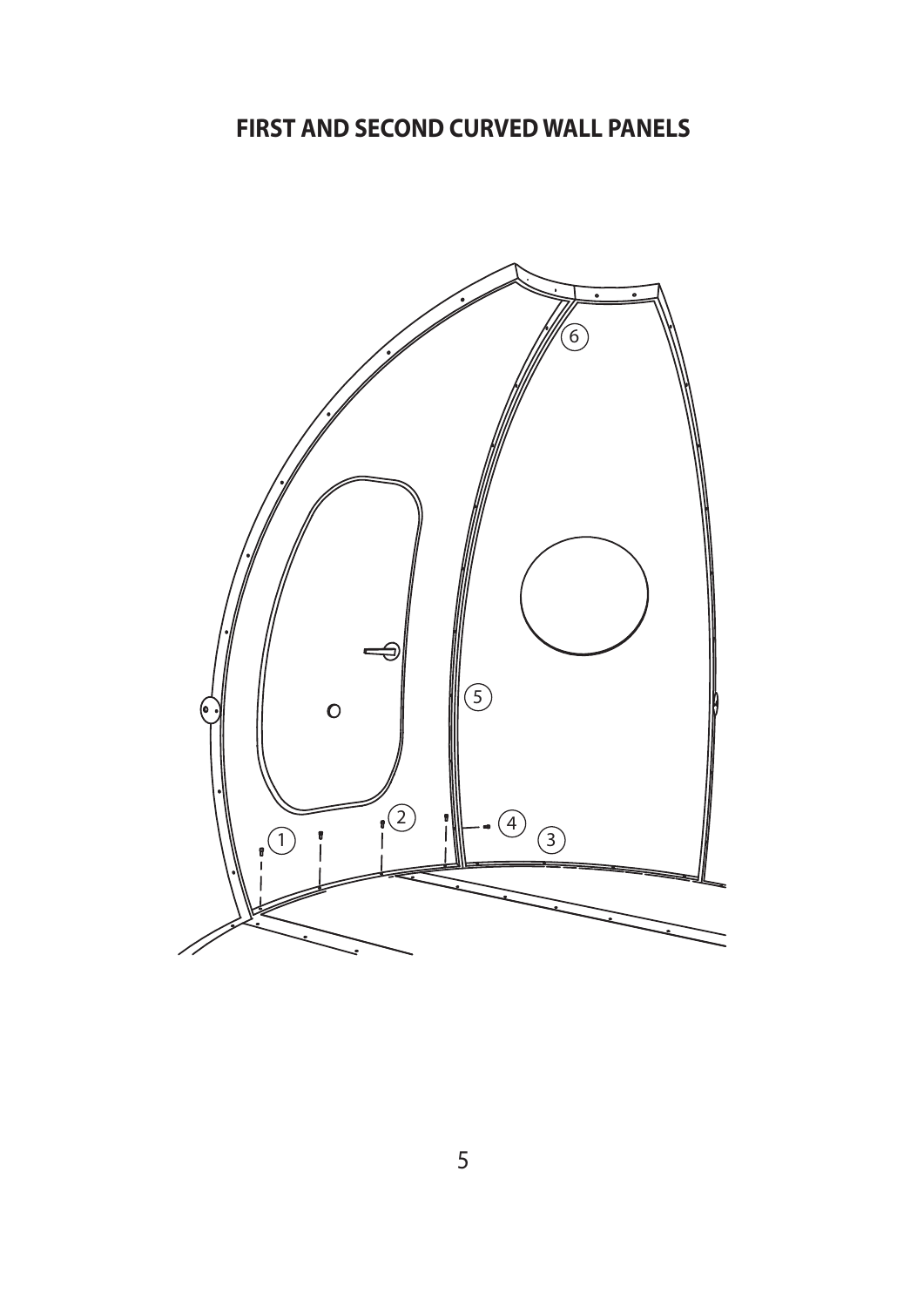#### **EXPLODED VIEW OF BASIC IGLOO**



To complete a basic Igloo, follow this method until all curved panels are secured to the floor panels and to each other.

Insert the top escape hatch, align the pre-drilled boltholes for the hinge and bolt into place. Secure the hatch by turning the two handles at right angles to the hatch.

Air vents in door and escape hatches must be left open at all times to ensure there are no trapped gases.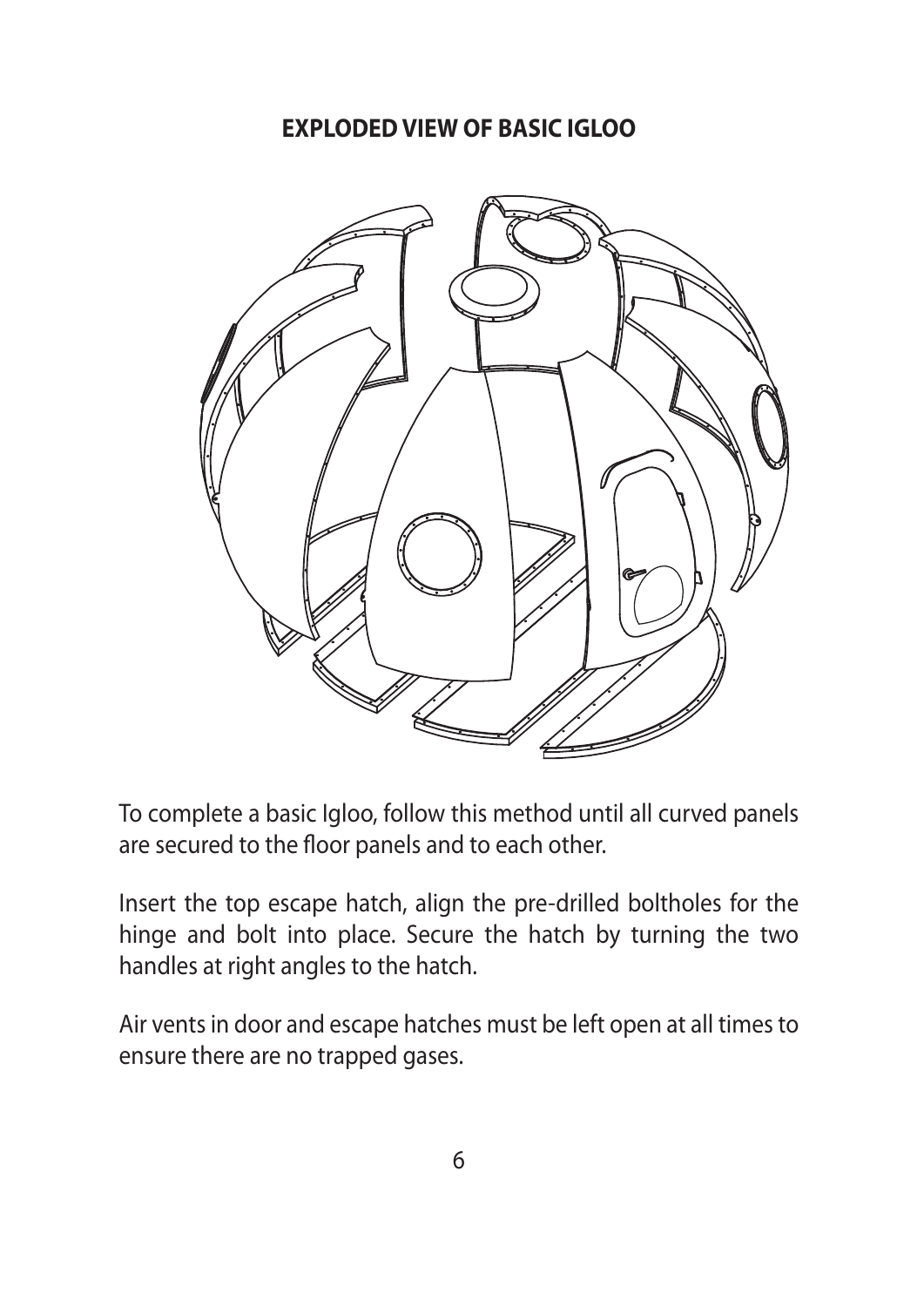

Position the door hood, align the pre-drilled holes and insert screws.

If supplied, position each window shade hood, align the pre-drilled holes and insert screws.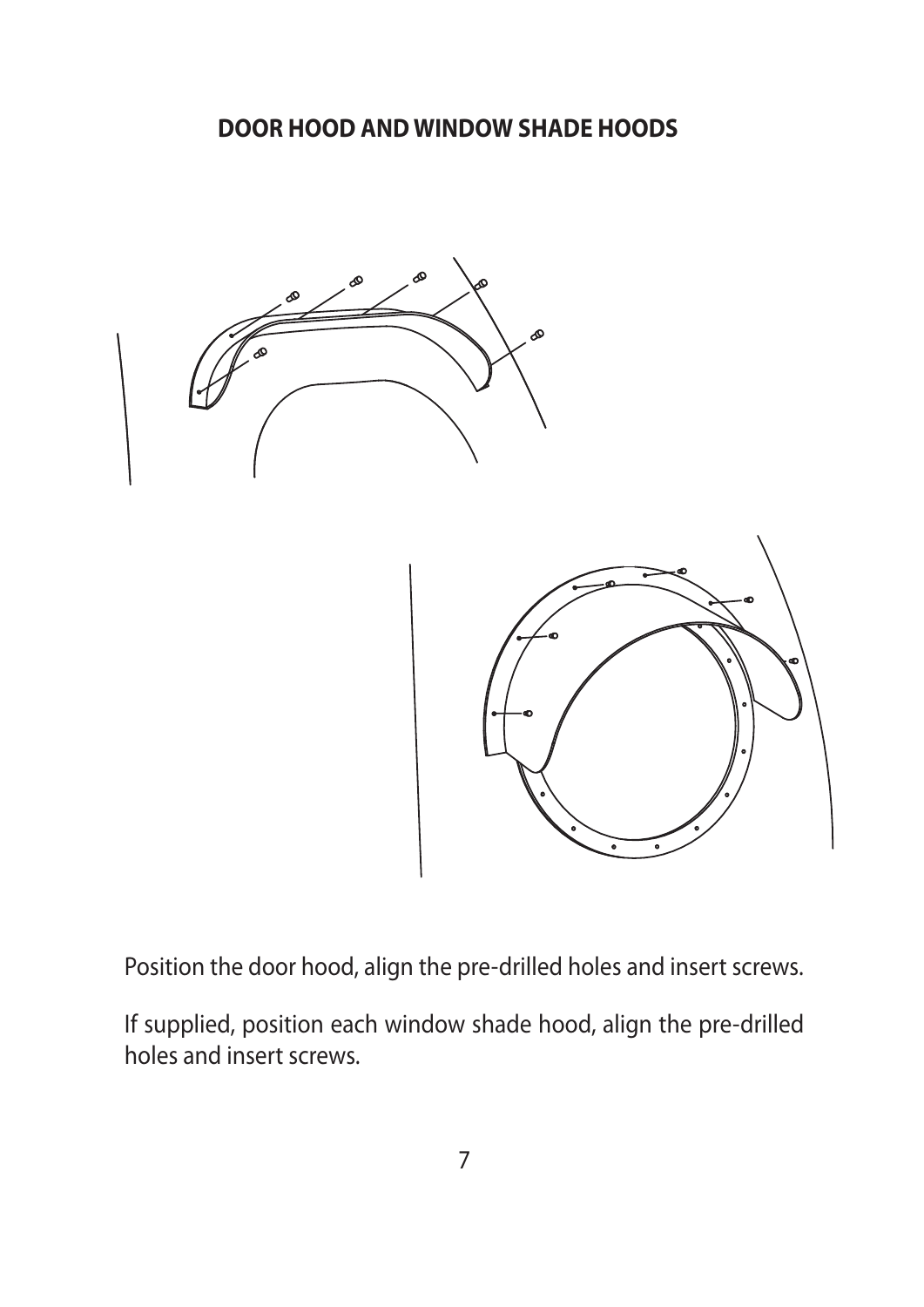#### **EXPLODED VIEW OF EXTENDED IGLOO**



To complete an extended Igloo, use the method described on previous pages to add the extension panels, one at a time along one side, then add the four curved panels, then the extension for the other side, until the last extension panel is secured to the door panel.

Insert the two half top-knot/air vents and bolt into position. Screw on door hood and window shade hoods as shown on Page 7.

Option for extended Igloo: Fit the flashing panel over the top joint of the extension panels with the pan-head M6x25 screws into the captive nuts. The outer edge may be sealed with silicone sealant to stop the moisture running underneath.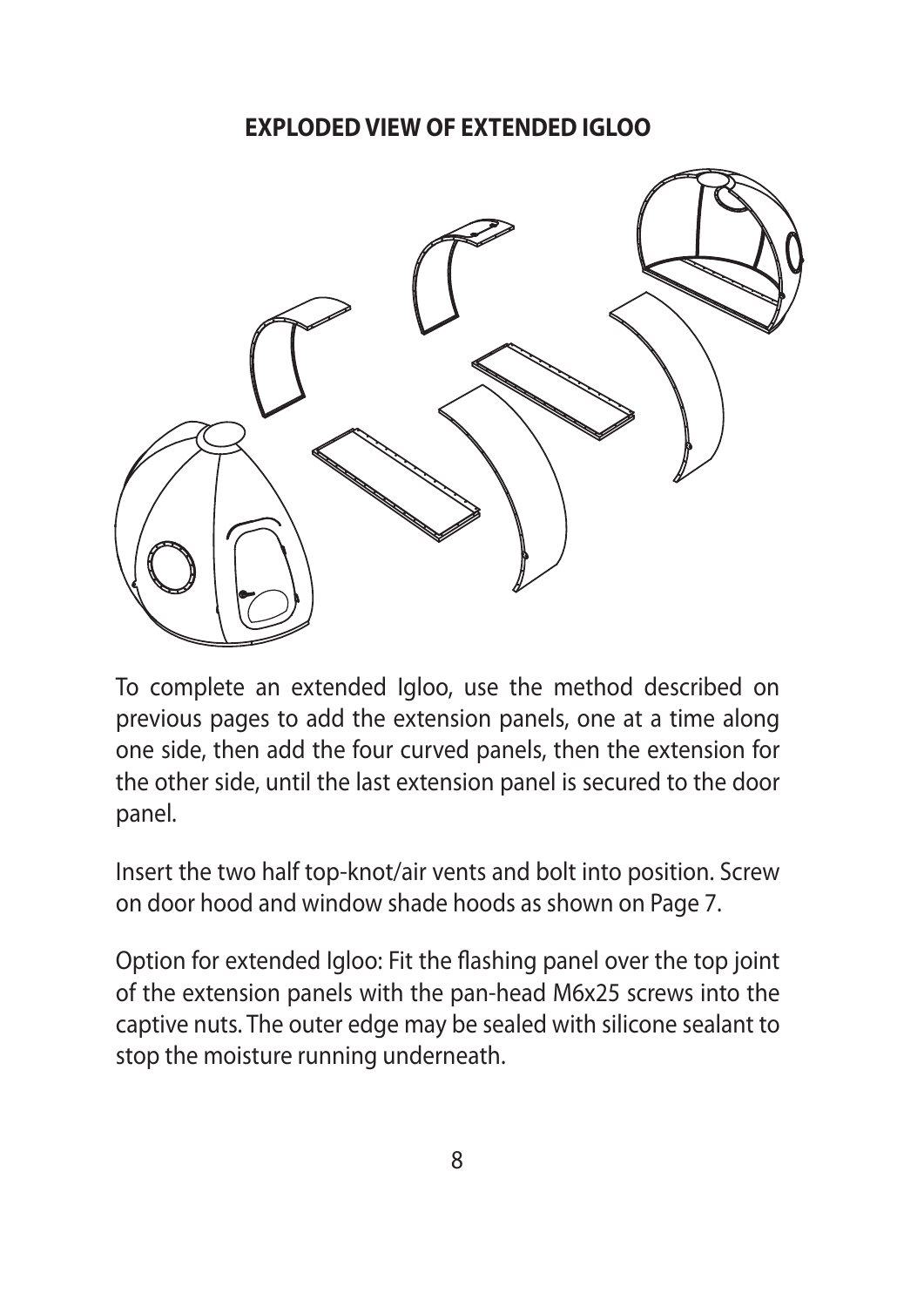# **SEALING AND SECURING**

Seal all joins from the outside with Sikasil-C, supplied. This is a neutral silicone sealant suitable to -60° C, with a minimum application temperature of -10° C. Do not force sealant deep into the join.

A thin, even strip means it can be split open with a sharp blade when disassembling the cabin. When the cabin is set up at a newsite, another thin layer will reseal the join.

If the cabin is to be used for a short time only, use 400mm duct tape over the wall joins and the wall to floor joins. For long term use, apply sealant deeply and tighten nuts fully. If disassembling, loosen nuts so a sharp blade can split the sealant in the join.

After applying sealant, tighten all bolts and nuts, starting with the floor joining strips, then the wall joins and finally the wall to floor joins.

Tie-down lines should now be secured. Attach each line to a tiedown lug, one per panel, and extend the lines to ice anchors orsimilar (not supplied). Loop each line through an anchor then attach the end to the lug. Use the turnbuckle to maintain tautness. It is recommended that ALL tie-down lines are used toensure the safety of the Igloo in strong winds.

## NOTE:

The tie-down lugs have been certified to hold 150 kg each. The tie-down lines are not certified to as lifting strops to a helicopter.

Suitable lifting strops should be supplied by the helicopter company.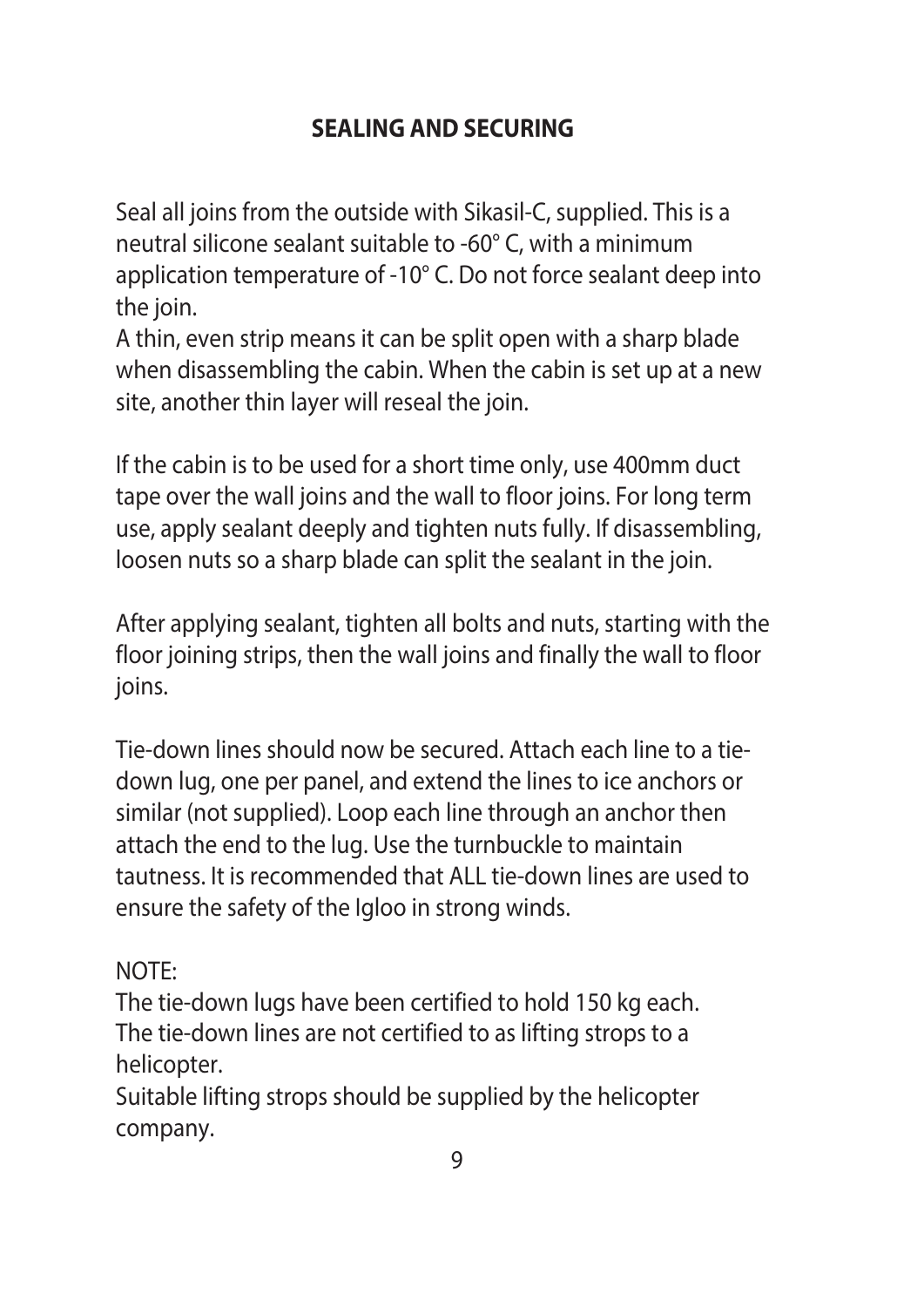#### **ENTRANCE TUNNEL AND JOINING TUNNELS**



Assemble the Igloo completely before levelling the surface in front of the door and placing the tunnel floor in front of the door panel. (1) Join the two side pieces of tunnel together across the top flange (2), then place it on the floor panel and bolt it in place (3). Pre-drilled bolt holes are on the door panel to secure the tunnel in place around the door (4).

If two Igloos are to be connected by two joined entrance tunnels, prepare the Igloos as above, align the tunnel floor pieces with each other and each door panel. Assemble tunnel pieces as above, then secure them to each other and to each door panel.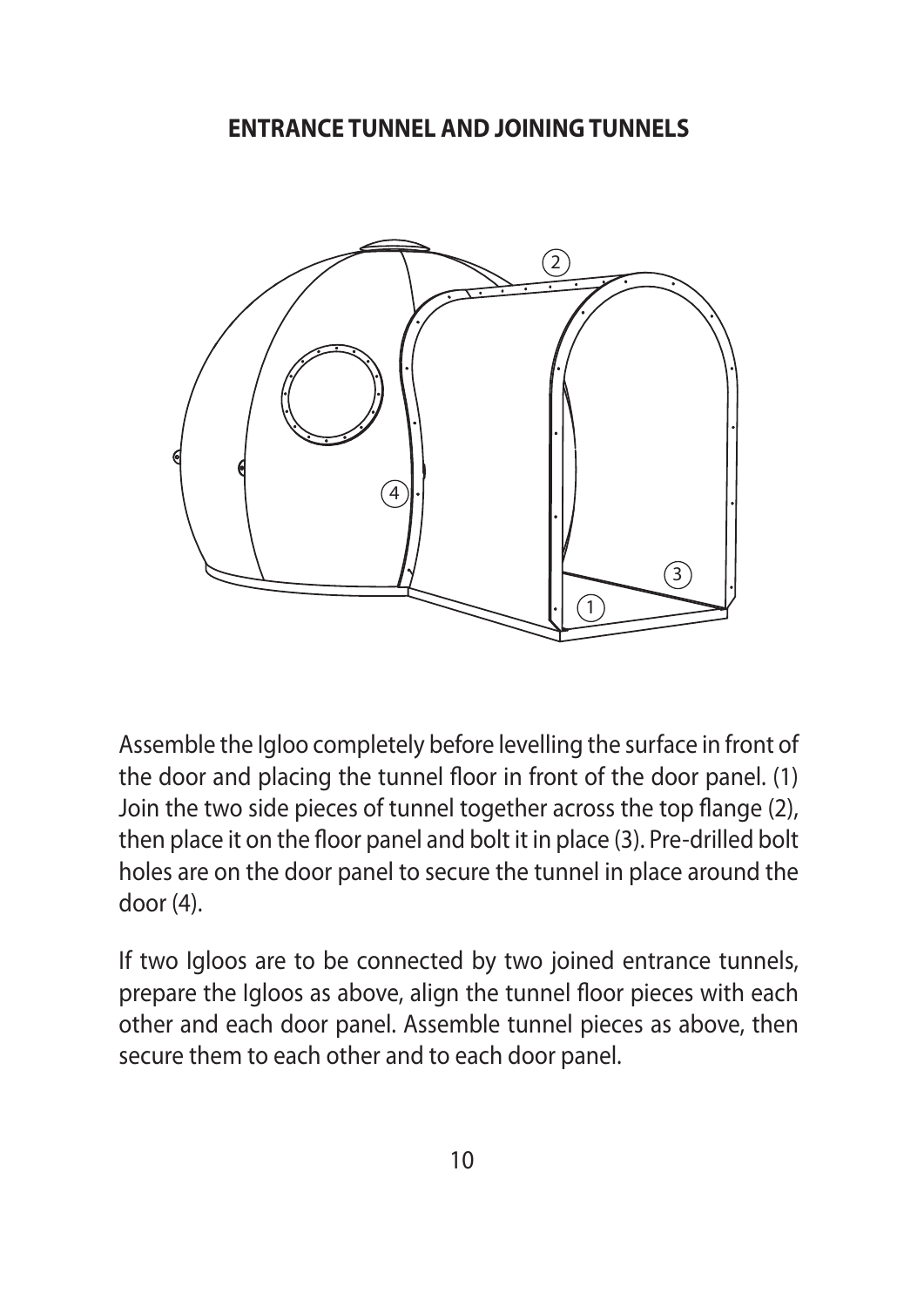

Curved bunks

Bolt on the bunk legs, curved ends at back, through the bunk tops, using M5x20 Pan Head screws. Bunks are designed to fit across a two-panel width, as required. Use 10g x 19 Self Tap screws, to secure them to the floor for greater stability.

Curved double work benches

Assemble two curved bunks as above. Set one on top of the other and bolt to each other using M5x30 pan head screws.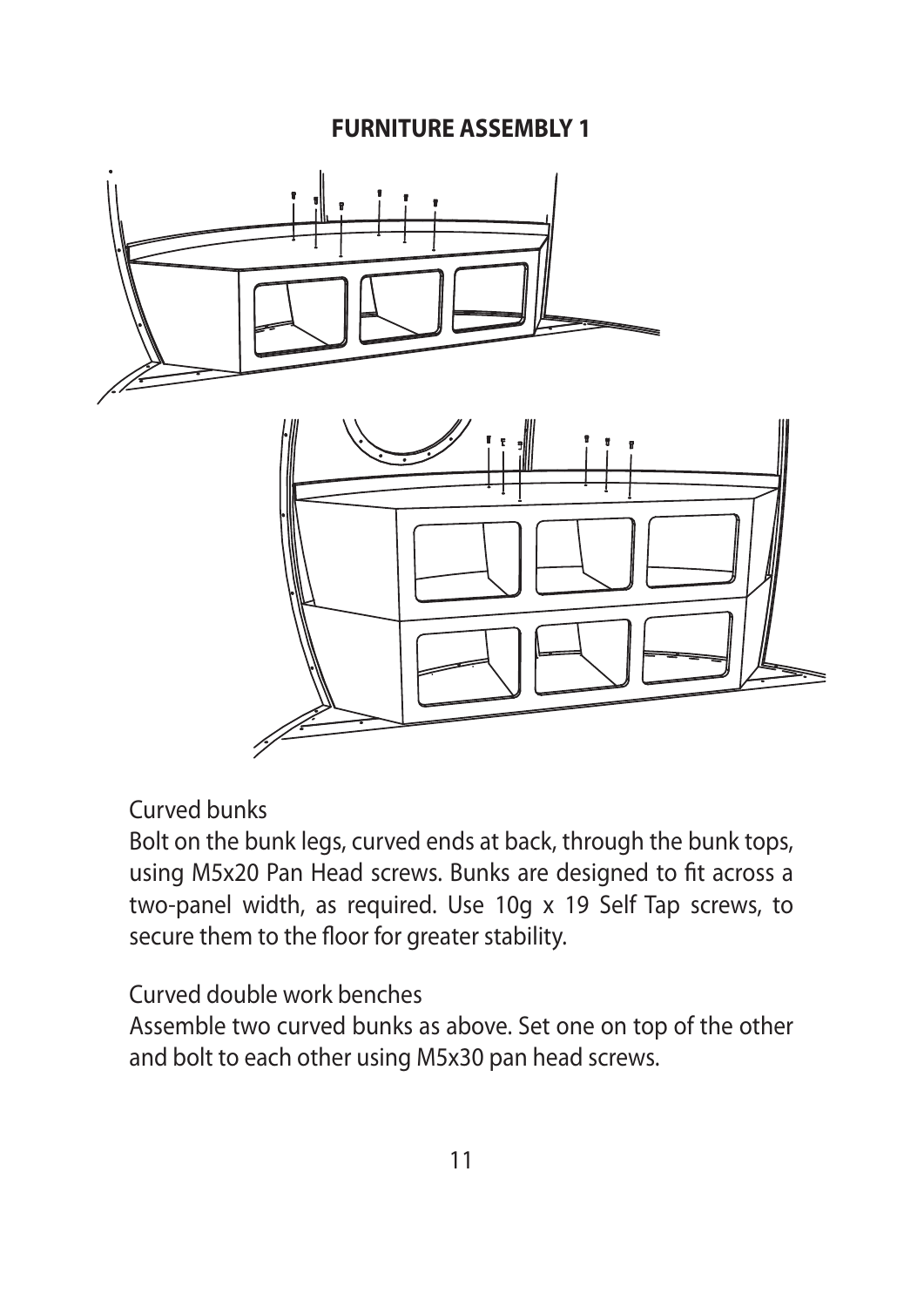

# Shelf

On each side of one wall panel, remove flange bolts at the tie-down lug level and the one below. Align the two shelf supports with these bolt holes and replace the bolts. Set the shelf top on to the supports and bolt in place.

# Desks with flaps

Bolt on shelf supports and top as above. Extend chain upwards until desk is level and secure link through a flange bolt.

# Sink

Assemble as above. Fix pipe under drain hole and into bucket.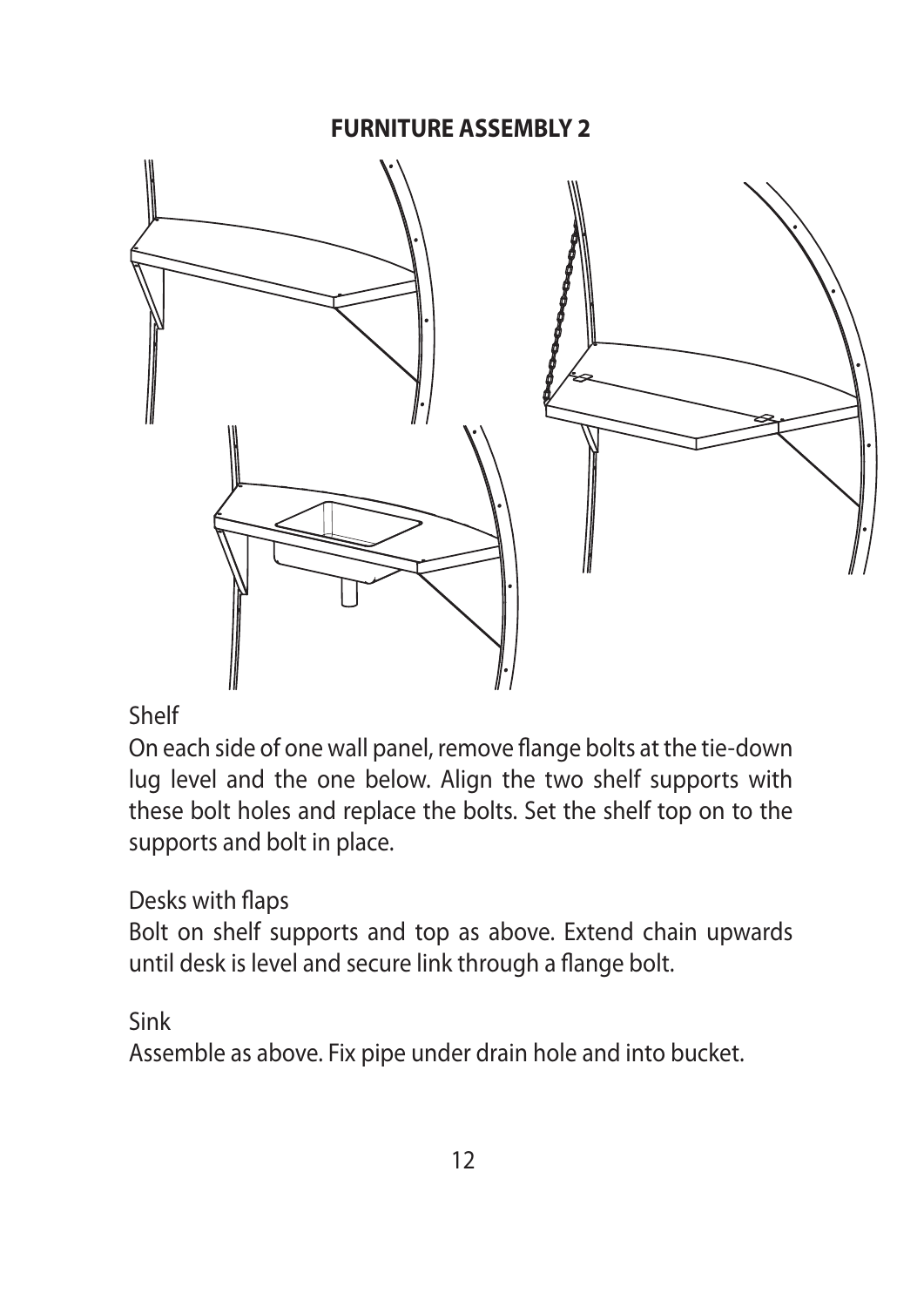

Adjustable shelf assembly

Remove lower wall assembly bolts in the flanges either side of the extension panel where the shelf is to be placed. Set each shelf side to the left, flat side of each flange. Replace the bolts and nuts and tighten.

The horizontal shelf pieces can be placed at different levels and screwed into each side of the uprights. Self-tapping screws can be used to secure the shelf to the floor.

If two shelf units are assembled next to each other, attach the adjoining uprights at the same time and insert screws into the holes at the front of the uprights.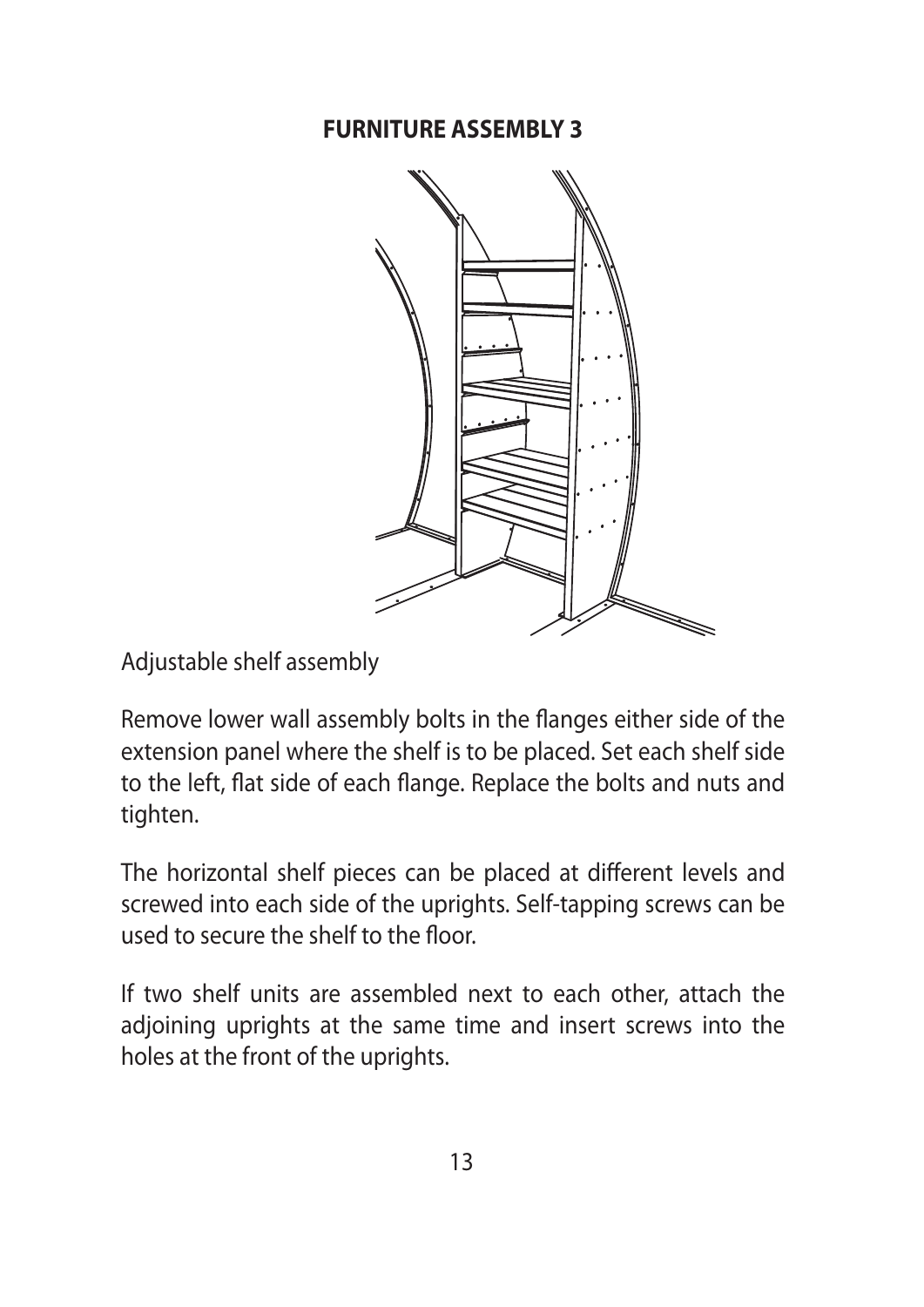



Straight seats

Bolt on legs with curved ends at back, using M5x20 Pan Head screws. Each seat fits within one extension panel. Bolt to the floor with 10g x19 Self Tap screws.

Straight bunks (three seats)

Bolt on seat legs as above, then attach three seats together, using M5x30 Pan Head screws, and to the floor, as above.

Straight double work benches (not shown)

Make up seats as above; attach two or more to the floor and to each other; secure others on top of these, and to each other.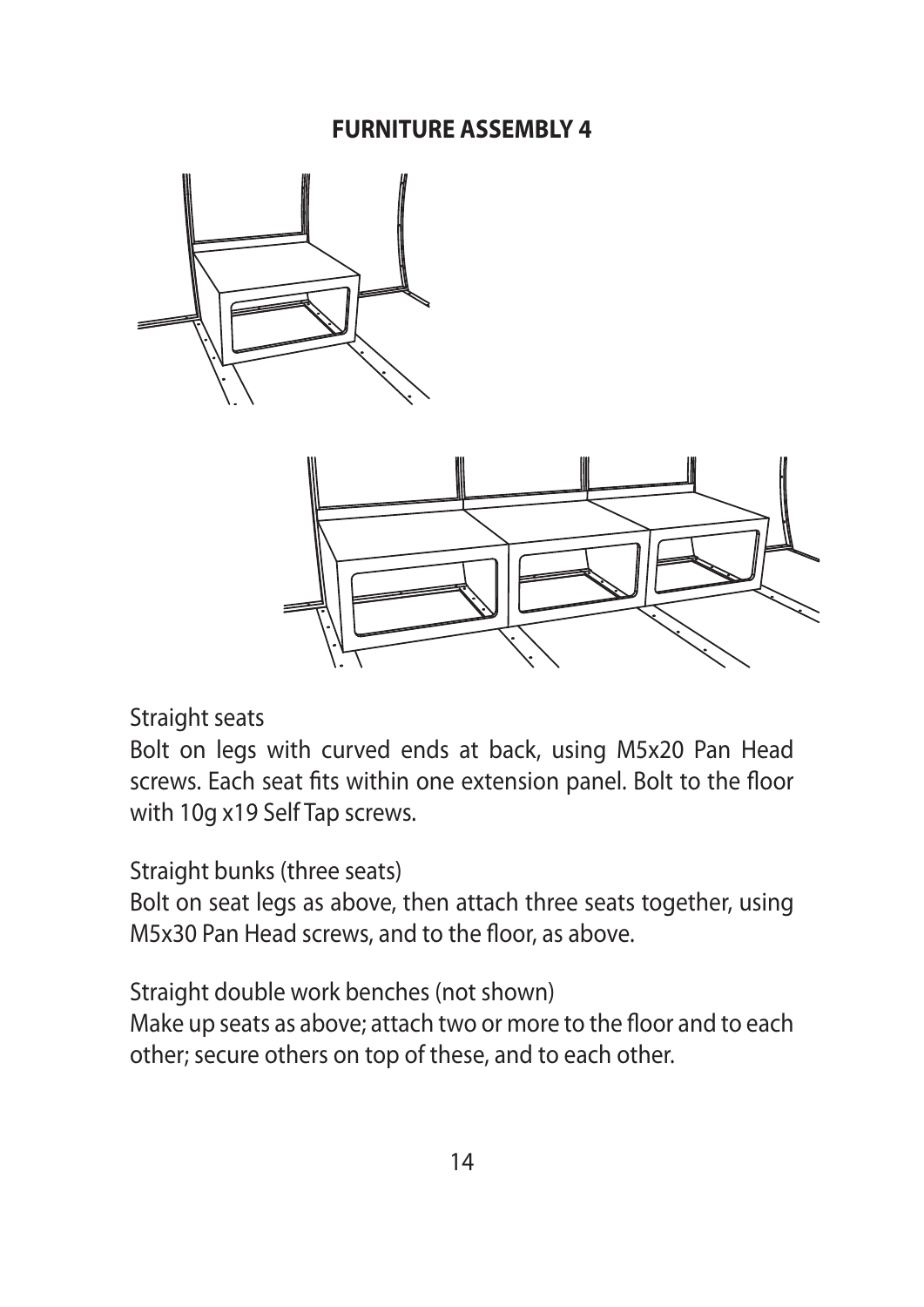# **CLEANING AND MAINTENANCE**

Windows: Wipe gently with potable water only, using a wet soft cloth. Do not polish dry. The windows are polycarbonate and scratch easily.

Exterior: Keep protected with car, boat or wax polish designed for fiberglass which will stop the surface dulling. If surface becomes dull, use mild rubbing back compound and soft clean cloth to restore shine.

Captive nuts should be kept coated with grease to prevent corrosion, especially those outside the Cabin. It is advisable to keep all moving parts oiled at all times.

Each Igloo Satellite Cabin is pre-assembled to ensure that all panels fit together before the goods are dispatched. Panels will need to be firmly worked into shape during assembly. In most situations the Cabin will remain in good order with only every second bolt in place. However, if the Cabin is subject to excess wind speeds, it is recommended that all bolts are inserted and nuts tightened onto them. Ground anchors are not provided

DO NOT USE HARSH ABRASIVES ON INTERIOR OR EXTERIOR SURFACES.

Ensure all packaging is disposed of according to environmental regulations. The Igloo crate, if supplied, can be used for extra storage if remaining on site.